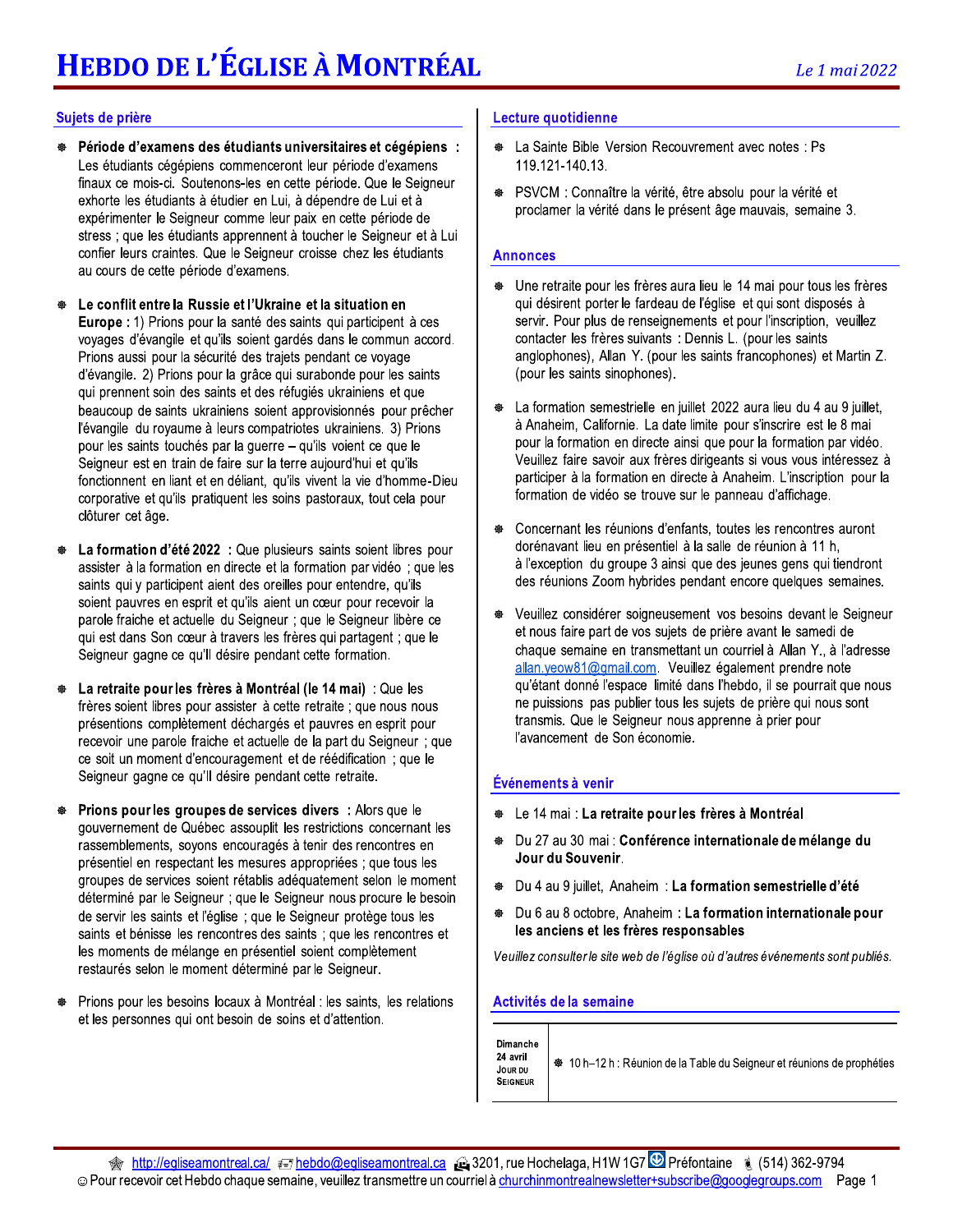# HEBDO DE L'ÉGLISE À MONTRÉAL

| Lundi<br>25 avril                               | 齤                                                                                                                |
|-------------------------------------------------|------------------------------------------------------------------------------------------------------------------|
| Mardi<br>26 avril                               | 19 h 30–21 h : Réunions de prière des districts francophone,<br>₩<br>anglophone et sinophone par audioconférence |
| Mercredi<br>27 avril                            | 齒                                                                                                                |
| Jeudi<br>28 avril                               | 齒                                                                                                                |
| Vendredi<br>29 avril                            | 18 h 30–21 h : Réunions de maison des districts francophone,<br>發<br>anglophone et sinophone sur Zoom            |
| Samedi<br>30 avril                              | 鏺                                                                                                                |
| Dimanche<br>1 mai<br>JOUR DU<br><b>SEIGNEUR</b> | ※ 10 h–12 h : Réunion de la Table du Seigneur et réunions de prophéties                                          |